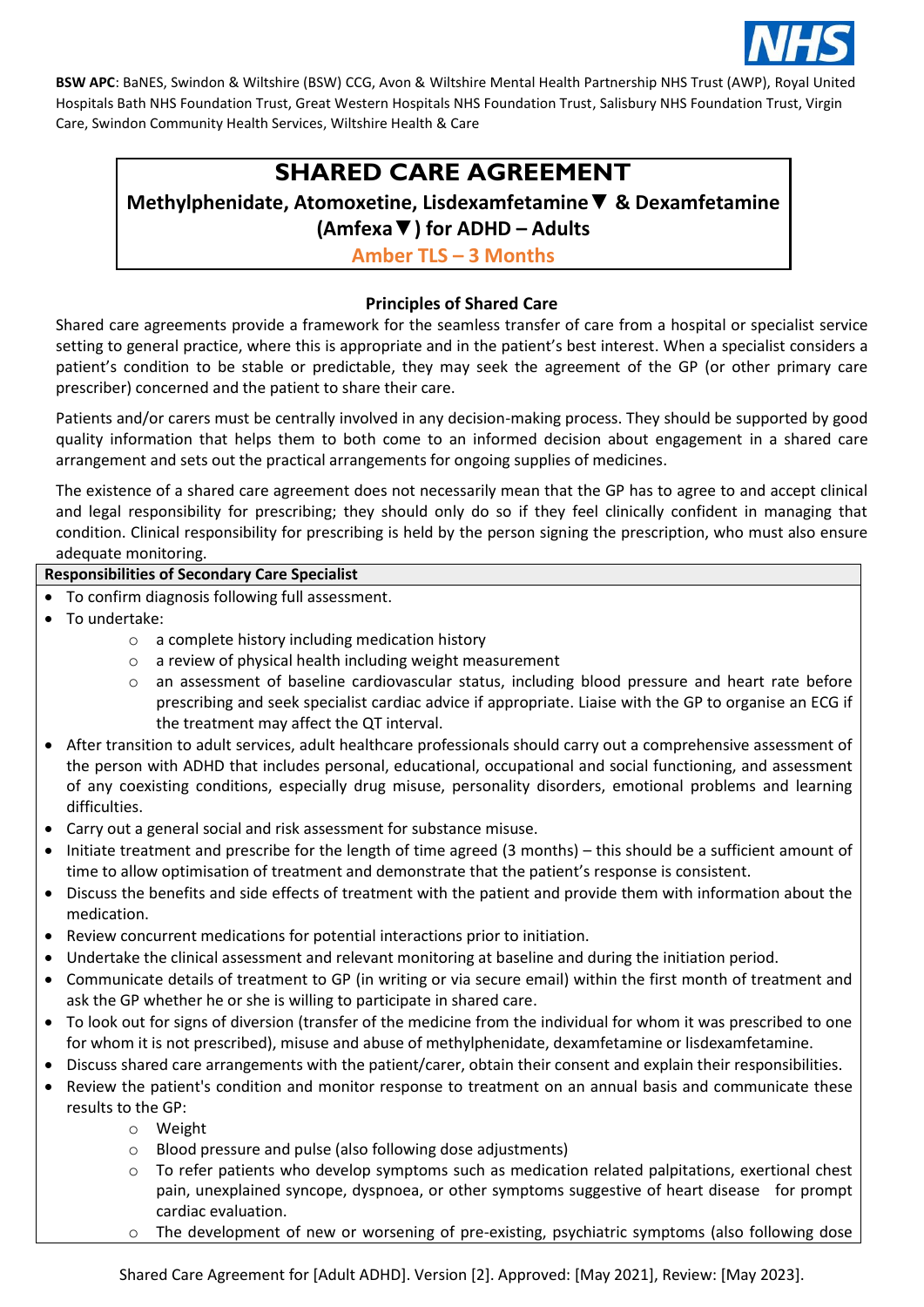

adjustments and at every visit)

- Inform the GP after initial clinic attendance about the titration plan and thereafter notify the GP if there is any change to treatment or monitoring.
- To notify GP if patient fails to attend two appointments, informing the GP of the need to discharge the patient with an option to re-refer if required.
- Supply GP with clinic letter or discharge summary within 14 days of an outpatient review or inpatient admission, and inform GP if patient does not attend scheduled clinic appointments.
- To inform the patient of the possible effect on driving (for example, ADHD symptoms may impair a person's driving and ADHD medication may improve this; people with ADHD must declare their diagnosis to the DVLA if their ADHD symptoms or medication affect their ability to drive safely).
- Ensure that clear arrangements exist for GPs to obtain advice and support.
- Report adverse events to the MHRA.
- Stop treatment where appropriate or provide GP with advice on when to stop.

#### **Responsibilities of GP/Primary Care Prescriber**

- Initial referral to secondary care with a full history of any diagnosis or history where caution is needed or methylphenidate, atomoxetine, dexamfetamine or lisdexamfetamine are contraindicated.
- Reply to the request as soon as practicable if they are **unable** to support shared care (in writing or via secure email).
- To provide repeat prescriptions after stabilisation of dose. Prescriptions for methylphenidate and dexamfetamine/lisdexamfetamine should be restricted to a maximum of 30 day's supply and are only valid for 28 days from the date of signature as they are schedule 2 controlled drugs. This is because they are controlled drugs subject to safe custody and specific regulations for prescribing.
- Undertake ongoing clinical assessment and relevant monitoring following initiation period.
- To refer patients who develop symptoms such as palpitations, exertional chest pain, unexplained syncope, dyspnoea, or other symptoms suggestive of heart disease for prompt specialist cardiac evaluation.
- To look out for signs of diversion (transfer of the medicine from the individual for whom it was prescribed to one for whom it is not prescribed), misuse and abuse of methylphenidate or dexamfetamine/lisdexamfetamine.
- Review any new concurrent medications for potential interactions.
- Refer promptly to specialist when any loss of clinical efficacy is suspected (e.g. worsening of disease-related symptoms, new symptoms suggestive of disease recurrence or progression) or intolerance to therapy occurs.
- Report to and seek advice from the specialist on any aspect of patient care that is of concern and may affect treatment.
- Report adverse events to the specialist and MHRA.

#### • Stop treatment on the advice of the specialist.

#### **Responsibilities of Patient/Carer**

- Report to the specialist or GP if he or she does not have a clear understanding of the treatment.
- Share any concerns in relation to treatment with medicine.
- Report any adverse effects to the specialist or GP whilst taking the medicine.
- Attend appointments for clinical review and monitoring.
- Return any unused or no longer needed medication promptly to the supplying pharmacy for destruction

| 1. Summary of                      | Attention deficit hyperactivity disorder is usually diagnosed according to criteria       |  |  |
|------------------------------------|-------------------------------------------------------------------------------------------|--|--|
| condition and                      | specified in the Diagnostic and Statistical Manual of Mental Disorders 5th Edition (DSM-  |  |  |
| treatment aims                     | V).                                                                                       |  |  |
| Include links to relevant clinical | ADHD is a chronic condition, which may require long-term treatment. All adults with       |  |  |
| guidelines e.g. NICE               | ADHD will benefit from behavioural, educational and psychological input. For some this is |  |  |
|                                    | all that is required, but for others pharmacological measures will also be needed. These  |  |  |
|                                    | are initiated by a specialist and shared care can be used to minimise the disruption      |  |  |
|                                    | caused by multiple and ongoing outpatient appointments.                                   |  |  |
|                                    | In September 2019, NICE updated clinical guidance titled "Attention deficit hyperactivity |  |  |
|                                    | disorder: diagnosis and management." $\frac{1}{1}$ .                                      |  |  |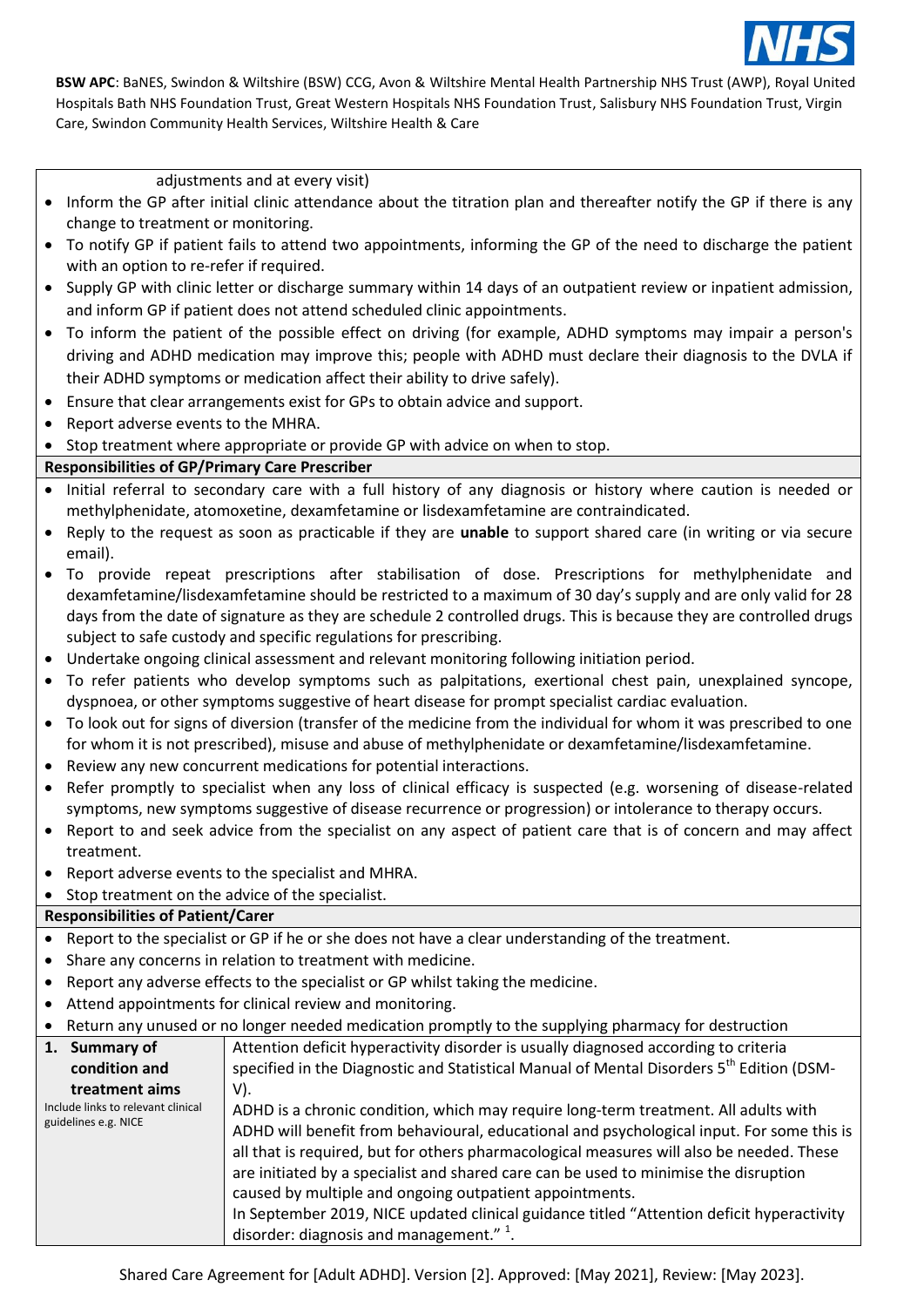

|                                                                                                                                                                        | Please consult the NICE quick reference guide for more information:                                                                                                                                                                                                                        |                                                                                                                                                                                                                                                                                                                                                                  |  |  |  |  |
|------------------------------------------------------------------------------------------------------------------------------------------------------------------------|--------------------------------------------------------------------------------------------------------------------------------------------------------------------------------------------------------------------------------------------------------------------------------------------|------------------------------------------------------------------------------------------------------------------------------------------------------------------------------------------------------------------------------------------------------------------------------------------------------------------------------------------------------------------|--|--|--|--|
|                                                                                                                                                                        | https://www.nice.org.uk/guidance/NG87                                                                                                                                                                                                                                                      |                                                                                                                                                                                                                                                                                                                                                                  |  |  |  |  |
|                                                                                                                                                                        |                                                                                                                                                                                                                                                                                            |                                                                                                                                                                                                                                                                                                                                                                  |  |  |  |  |
| 2. Details of medicine                                                                                                                                                 | <b>First Choice option: Methylphenidate</b>                                                                                                                                                                                                                                                |                                                                                                                                                                                                                                                                                                                                                                  |  |  |  |  |
| and indication                                                                                                                                                         | Methylphenidate (available as immediate or extended release forms). -                                                                                                                                                                                                                      |                                                                                                                                                                                                                                                                                                                                                                  |  |  |  |  |
| Please state whether licensed or<br>unlicensed (off-label) use. Note<br>that shared care is generally<br>unsuitable for off-label<br>prescribing unless it is a widely |                                                                                                                                                                                                                                                                                            | Methylphenidate is a central nervous stimulant thought to regulate dopamine and<br>noradrenaline neurotransmission. Methylphenidate is a Schedule 2 controlled drug. It is<br>available in immediate-release tablets (e.g. Ritalin®, Equasym®, Medikinet®) that are<br>usually given in two or three daily doses. Methylphenidate is also available in modified- |  |  |  |  |
| recognised use (e.g. included in<br>BNF)                                                                                                                               |                                                                                                                                                                                                                                                                                            | release formulations that enable once-daily dosing (e.g. Xaggitin®, Xenidate®,<br>Delmosart®, Matoride®, Concerta XL®, Equasym XL®, Medikinet XL®, other brands are<br>available). Modified-release brands provide different release profiles of methylphenidate<br>and switching between brands should be only considered with specialist advice. If a          |  |  |  |  |
|                                                                                                                                                                        | Concerta release profile is required, the branded generic XAGGITIN should be used for<br>NEW patients. Concerta XL should only be used for existing patients or if Xaggitin is<br>found to not be effective.                                                                               |                                                                                                                                                                                                                                                                                                                                                                  |  |  |  |  |
|                                                                                                                                                                        | First choice option: Lisdexamfetamine                                                                                                                                                                                                                                                      |                                                                                                                                                                                                                                                                                                                                                                  |  |  |  |  |
|                                                                                                                                                                        | <b>Lisdexamfetamine (Elvanse &amp; Elvanse Adult)</b> $\mathbf{V}^2$ is a long acting prodrug of<br>dexamfetamine, a CNS stimulant. The clinical effect of the drug is 12-13hrs, with<br>significant advantages in safety and clinical effect compared to shorter acting                   |                                                                                                                                                                                                                                                                                                                                                                  |  |  |  |  |
|                                                                                                                                                                        | compounds. Lisdexamfetamine allows for once daily dosing and has a lower abuse<br>potential than dexamfetamine. It is a schedule 2 controlled drug. Lisdexamfetamine has<br>a black triangle $(\blacktriangledown)$ status. Serious suspected reactions (even if well recognised or causal |                                                                                                                                                                                                                                                                                                                                                                  |  |  |  |  |
|                                                                                                                                                                        | link uncertain) should be reported to the MHRA.                                                                                                                                                                                                                                            |                                                                                                                                                                                                                                                                                                                                                                  |  |  |  |  |
|                                                                                                                                                                        |                                                                                                                                                                                                                                                                                            | Note that the Elvanse adult ▼ preparation is only available in 30mg, 50mg and 70mg                                                                                                                                                                                                                                                                               |  |  |  |  |
|                                                                                                                                                                        |                                                                                                                                                                                                                                                                                            | preparations. Elvanse also comes in 20mg, 40mg and 60mg preparations which is also                                                                                                                                                                                                                                                                               |  |  |  |  |
|                                                                                                                                                                        | used in adults and is licensed for such use.                                                                                                                                                                                                                                               |                                                                                                                                                                                                                                                                                                                                                                  |  |  |  |  |
|                                                                                                                                                                        | Offer atomoxetine to adults if:                                                                                                                                                                                                                                                            |                                                                                                                                                                                                                                                                                                                                                                  |  |  |  |  |
|                                                                                                                                                                        |                                                                                                                                                                                                                                                                                            | they cannot tolerate lisdexamfetamine or methylphenidate                                                                                                                                                                                                                                                                                                         |  |  |  |  |
|                                                                                                                                                                        |                                                                                                                                                                                                                                                                                            | their symptoms have not responded to separate 6-week trials of                                                                                                                                                                                                                                                                                                   |  |  |  |  |
|                                                                                                                                                                        |                                                                                                                                                                                                                                                                                            | lisdexamfetamine and methylphenidate, having considered alternative                                                                                                                                                                                                                                                                                              |  |  |  |  |
|                                                                                                                                                                        | preparations and adequate doses.                                                                                                                                                                                                                                                           |                                                                                                                                                                                                                                                                                                                                                                  |  |  |  |  |
|                                                                                                                                                                        | Note that this is an off-label use for some adults.                                                                                                                                                                                                                                        |                                                                                                                                                                                                                                                                                                                                                                  |  |  |  |  |
|                                                                                                                                                                        | Atomoxetine - Treatment of attention deficit hyperactivity disorder (under specialist<br>supervision) Atomoxetine is a non-stimulant, non-amphetamine inhibitor of                                                                                                                         |                                                                                                                                                                                                                                                                                                                                                                  |  |  |  |  |
|                                                                                                                                                                        |                                                                                                                                                                                                                                                                                            | noradrenaline reuptake, although the precise mechanism by which it works on ADHD is                                                                                                                                                                                                                                                                              |  |  |  |  |
|                                                                                                                                                                        |                                                                                                                                                                                                                                                                                            | unknown. It is not a controlled drug. It is occasionally used when CNS stimulants have                                                                                                                                                                                                                                                                           |  |  |  |  |
|                                                                                                                                                                        |                                                                                                                                                                                                                                                                                            | not been effective or poorly tolerated or concerns are raised over the abuse potential of                                                                                                                                                                                                                                                                        |  |  |  |  |
|                                                                                                                                                                        | the CNS stimulants. Atomoxetine usually takes between 4-12 weeks to be fully effective.                                                                                                                                                                                                    |                                                                                                                                                                                                                                                                                                                                                                  |  |  |  |  |
|                                                                                                                                                                        | Dexamfetamine: Dexamfetamine is a sympathomimetic amine with a central stimulant                                                                                                                                                                                                           |                                                                                                                                                                                                                                                                                                                                                                  |  |  |  |  |
|                                                                                                                                                                        | and anorectic activity. NICE NG87 states that the specialist can consider dexamfetamine                                                                                                                                                                                                    |                                                                                                                                                                                                                                                                                                                                                                  |  |  |  |  |
|                                                                                                                                                                        | for adults whose ADHD symptoms are responding to lisdexamfetamine but who cannot<br>tolerate the longer effect profile. Note that this is an off-label use and dexamfetamine is                                                                                                            |                                                                                                                                                                                                                                                                                                                                                                  |  |  |  |  |
|                                                                                                                                                                        | a schedule 2 controlled drug. Also note that it is only the Amfexa ▼ brand (Flynn pharma                                                                                                                                                                                                   |                                                                                                                                                                                                                                                                                                                                                                  |  |  |  |  |
|                                                                                                                                                                        | Ltd) that is licensed to treat ADHD, so do not prescribe generically.                                                                                                                                                                                                                      |                                                                                                                                                                                                                                                                                                                                                                  |  |  |  |  |
| 3. Pharmaceutical                                                                                                                                                      | Route of administration:                                                                                                                                                                                                                                                                   | Oral                                                                                                                                                                                                                                                                                                                                                             |  |  |  |  |
| aspects                                                                                                                                                                | Formulation:                                                                                                                                                                                                                                                                               | Tablets or capsules                                                                                                                                                                                                                                                                                                                                              |  |  |  |  |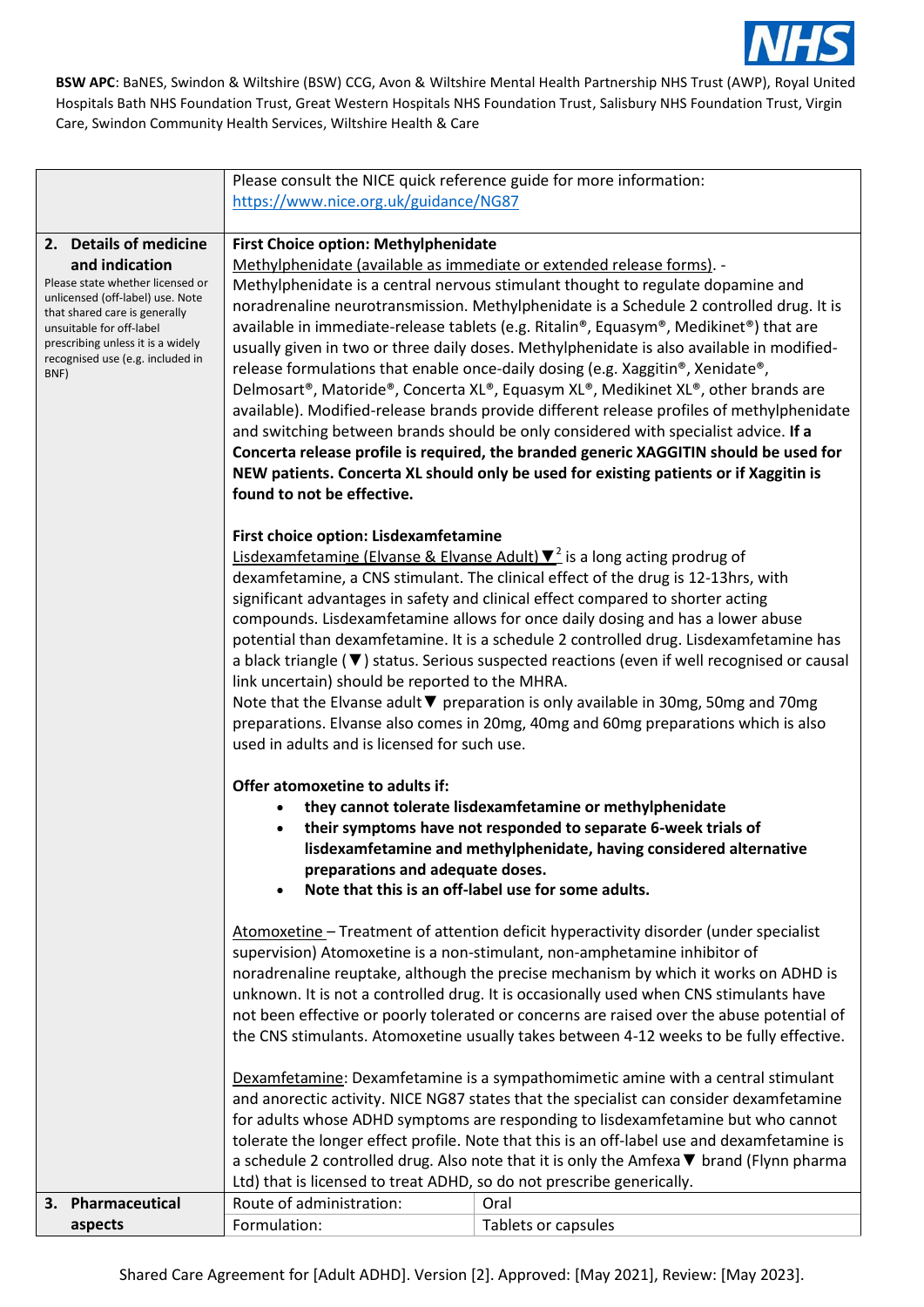

|                                                                                                                                                                                                                                                                                                                                                                                                                                                                                                                                                                                      | Administration details:                                                                                                                        | As per directions                                                                                                                                                                                                                                                                                                                                                                                                                                                                                                                                                                                                                                                                                                                                                                                                                                                                                                                                                                                                                                                                                                                                                                                                                                                                                                                                                   |  |  |
|--------------------------------------------------------------------------------------------------------------------------------------------------------------------------------------------------------------------------------------------------------------------------------------------------------------------------------------------------------------------------------------------------------------------------------------------------------------------------------------------------------------------------------------------------------------------------------------|------------------------------------------------------------------------------------------------------------------------------------------------|---------------------------------------------------------------------------------------------------------------------------------------------------------------------------------------------------------------------------------------------------------------------------------------------------------------------------------------------------------------------------------------------------------------------------------------------------------------------------------------------------------------------------------------------------------------------------------------------------------------------------------------------------------------------------------------------------------------------------------------------------------------------------------------------------------------------------------------------------------------------------------------------------------------------------------------------------------------------------------------------------------------------------------------------------------------------------------------------------------------------------------------------------------------------------------------------------------------------------------------------------------------------------------------------------------------------------------------------------------------------|--|--|
|                                                                                                                                                                                                                                                                                                                                                                                                                                                                                                                                                                                      | Other important information:                                                                                                                   |                                                                                                                                                                                                                                                                                                                                                                                                                                                                                                                                                                                                                                                                                                                                                                                                                                                                                                                                                                                                                                                                                                                                                                                                                                                                                                                                                                     |  |  |
| 4. Usual dose and                                                                                                                                                                                                                                                                                                                                                                                                                                                                                                                                                                    | Please note that adult ADHD medications are unlikely to increase in dosage once the                                                            |                                                                                                                                                                                                                                                                                                                                                                                                                                                                                                                                                                                                                                                                                                                                                                                                                                                                                                                                                                                                                                                                                                                                                                                                                                                                                                                                                                     |  |  |
| frequency (including                                                                                                                                                                                                                                                                                                                                                                                                                                                                                                                                                                 | medication dose is stabilised. Patients with a history of drug dependence or alcoholism                                                        |                                                                                                                                                                                                                                                                                                                                                                                                                                                                                                                                                                                                                                                                                                                                                                                                                                                                                                                                                                                                                                                                                                                                                                                                                                                                                                                                                                     |  |  |
| details of dose                                                                                                                                                                                                                                                                                                                                                                                                                                                                                                                                                                      |                                                                                                                                                | may increase their dose on their own initiative. Always ensure dose changes have been                                                                                                                                                                                                                                                                                                                                                                                                                                                                                                                                                                                                                                                                                                                                                                                                                                                                                                                                                                                                                                                                                                                                                                                                                                                                               |  |  |
| adjustments, e.g. in                                                                                                                                                                                                                                                                                                                                                                                                                                                                                                                                                                 | authorised by the specialist.                                                                                                                  |                                                                                                                                                                                                                                                                                                                                                                                                                                                                                                                                                                                                                                                                                                                                                                                                                                                                                                                                                                                                                                                                                                                                                                                                                                                                                                                                                                     |  |  |
| renal impairment)                                                                                                                                                                                                                                                                                                                                                                                                                                                                                                                                                                    |                                                                                                                                                |                                                                                                                                                                                                                                                                                                                                                                                                                                                                                                                                                                                                                                                                                                                                                                                                                                                                                                                                                                                                                                                                                                                                                                                                                                                                                                                                                                     |  |  |
| and duration of                                                                                                                                                                                                                                                                                                                                                                                                                                                                                                                                                                      | Methylphenidate                                                                                                                                |                                                                                                                                                                                                                                                                                                                                                                                                                                                                                                                                                                                                                                                                                                                                                                                                                                                                                                                                                                                                                                                                                                                                                                                                                                                                                                                                                                     |  |  |
| therapy<br>Transfer of monitoring and<br>prescribing to Primary care is<br>normally after the patient is on<br>regular dose and with satisfactory<br>investigation results.<br>All dose or formulation<br>adjustments will be the<br>responsibility of the initiating<br>specialist unless directions have<br>been discussed and agreed with<br>the primary care clinician.<br>The duration of treatment will be<br>determined by the specialist,<br>based on clinical response and<br>tolerability.<br>Termination of treatment will be<br>the responsibility of the<br>specialist. | 1 <sup>st</sup> line rather than Concerta XL for NEW patients.<br>Lisdexamfetamine $\Psi$ (Elvanse & Elvanse Adult <sup>®</sup> ) <sup>2</sup> | Not all preparations of methylphenidate have a UK marketing authorisation for treating<br>symptoms of ADHD in adults, although the specialist will preferentially use a licensed<br>preparation in adults. Methylphenidate is not currently licensed for initiation in adult<br>patients but NICE NG87 supports its use as a first line option in adults.<br>The usual initial dose of the immediate release preparation is 5mg twice daily increased<br>in weekly increments. Occasionally slower starting regimen may be used depending upon<br>the individual patient. The dose should then be titrated to response and is usually<br>divided two or three times a day. The maximum recommended dose for<br>methylphenidate is 100mg daily and this is rarely exceeded in clinical practice. Modified<br>release preparations usually start at the lowest available dose (18mg for Xaggitin® or<br>Concerta® or 10mg for Equasym® XI and Medikinet® XL) and are then increased gradually<br>in weekly increments. The maximum licensed daily dose for e.g. Xaggitin® or Concerta®<br>XL is 54mg daily while for Equasym® and Medikinet® is 60mg per day. N.B: use Xaggitin<br>Lisdexamfetamine is licensed for use in adults with symptoms of ADHD that pre-existed<br>in childhood. Although lisdexamfetamine is not currently licensed for initiation in adult |  |  |

patients[, NICE NG87 s](https://www.nice.org.uk/guidance/ng87/resources/attention-deficit-hyperactivity-disorder-diagnosis-and-management-pdf-1837699732933)upports its use as a first line option in adults. Lisdexamfetamine is usually initiated at 30mg daily and increased by 10-20mg weekly depending on response and tolerability. Occasionally a lower starting dose of 20mg per day is used if clinically indicated. The maximum daily dose is 70mg / day. Although the manufacturer recommends dose increases on a weekly basis, dose adjustment may well be done on a monthly basis in practice.

#### **Atomoxetine**

Atomoxetine is licensed for use in adults with symptoms of ADHD that pre-existed in childhood. Atomoxetine should be initiated at a total daily dose of 40 mg. The initial dose should be maintained for a minimum of 7 days prior to upward dose titration according to clinical response and tolerability. The

recommended maintenance daily dose is 80mg to 100mg. The maximum recommended total daily dose is 100 mg. Atomoxetine can be administered as a single dose in the morning. Doses can be taken with or after food. For patients that have difficulties tolerating atomoxetine, the dose can be split into a twice daily regimen.

Atomoxetine's mechanism of action makes it less likely to have abuse potential or to cause motor ticks. Peak plasma levels are reached 1 -2 hours after ingestion. The effects of atomoxetine last longer than would be expected from its pharmacokinetics, and once a day administration is effective.

**Dexamfetamine**▼ (Amfexa) (off-label in adults) NB *Do not prescribe generically as the generic 5mg tablets are not licensed for ADHD.*

The recommended starting daily dose is 5 mg once or twice daily (e.g. at breakfast and lunch), increasing if necessary by weekly increments of 5 mg in the daily dose according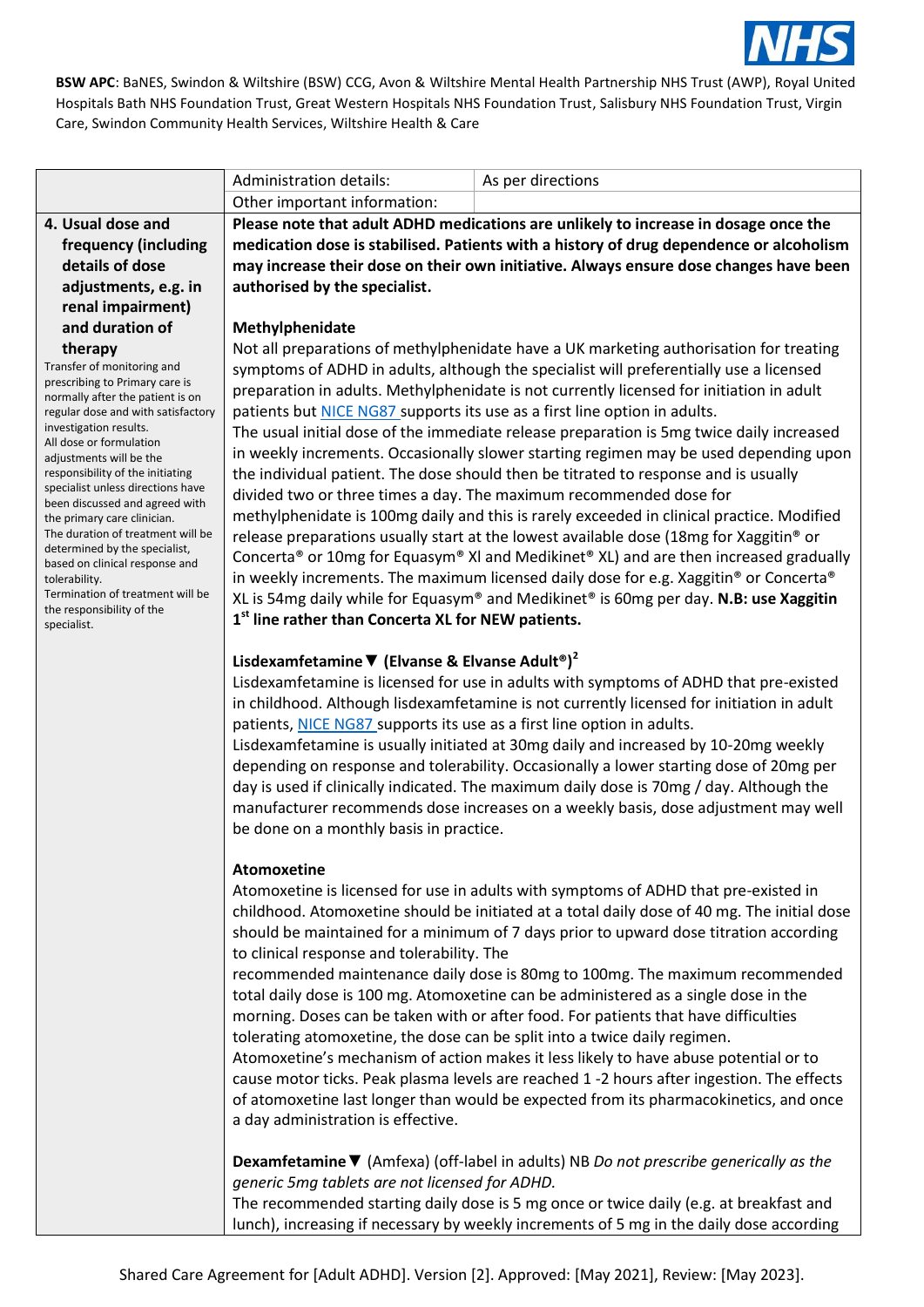

|               | to tolerability and degree of efficacy observed.<br>In the treatment of hyperkinetic disorders / ADHD, the times at which the doses of<br>Amfexa 5 mg Tablets are administered should be selected to provide the best effect<br>when it is most needed to combat social behavioural difficulties. Normally the first<br>increasing dose is given in the morning. Amfexa 5 mg Tablets should not be taken too<br>late after lunch time to avoid disturbances of sleep.<br>The regimen that achieves satisfactory symptom control with the lowest total daily dose<br>should be employed. The maximum daily dose in children and adolescents usually is 20<br>mg, although doses of 40 mg may in rare cases be necessary for optimum titration.<br><b>Duration of treatment:</b><br>Patients can choose to try stopping the medication every 1-5 years, with the guidance of<br>the specialist clinic if desired. There is no criterion with specific predictivity on this point,<br>except that patients will generally report definitively either way, if they feel they still<br>need the medication once they are off it for longer than a few days. |                                                                                                              |    |                                                                     |   |                                                                                                                                                                  |                            |
|---------------|--------------------------------------------------------------------------------------------------------------------------------------------------------------------------------------------------------------------------------------------------------------------------------------------------------------------------------------------------------------------------------------------------------------------------------------------------------------------------------------------------------------------------------------------------------------------------------------------------------------------------------------------------------------------------------------------------------------------------------------------------------------------------------------------------------------------------------------------------------------------------------------------------------------------------------------------------------------------------------------------------------------------------------------------------------------------------------------------------------------------------------------------------------|--------------------------------------------------------------------------------------------------------------|----|---------------------------------------------------------------------|---|------------------------------------------------------------------------------------------------------------------------------------------------------------------|----------------------------|
| 5. Monitoring |                                                                                                                                                                                                                                                                                                                                                                                                                                                                                                                                                                                                                                                                                                                                                                                                                                                                                                                                                                                                                                                                                                                                                        |                                                                                                              |    |                                                                     |   | Monitoring for methylphenidate and dexamfetamine/lisdexamfetamine:                                                                                               |                            |
| requirements  |                                                                                                                                                                                                                                                                                                                                                                                                                                                                                                                                                                                                                                                                                                                                                                                                                                                                                                                                                                                                                                                                                                                                                        | Parameter                                                                                                    |    | Frequency                                                           |   | Action                                                                                                                                                           | By whom                    |
|               |                                                                                                                                                                                                                                                                                                                                                                                                                                                                                                                                                                                                                                                                                                                                                                                                                                                                                                                                                                                                                                                                                                                                                        | Full blood count                                                                                             |    | As clinically<br>indicated                                          |   | threshold<br>Low<br>for<br>investigation rather<br>than<br>schedule for routine testing<br>e.g. if recurrent infections or<br>purpuric rash occur                | Specialist/GP<br>as agreed |
|               |                                                                                                                                                                                                                                                                                                                                                                                                                                                                                                                                                                                                                                                                                                                                                                                                                                                                                                                                                                                                                                                                                                                                                        | Blood pressure<br>and pulse                                                                                  |    | At initiation, every<br>6 months or<br>following a dose<br>change   |   | Monitor whilst taking<br>medication & if necessary do<br>an ECG. If the pulse is<br>>100, contact the specialist<br>team.                                        | Specialist/GP<br>as agreed |
|               |                                                                                                                                                                                                                                                                                                                                                                                                                                                                                                                                                                                                                                                                                                                                                                                                                                                                                                                                                                                                                                                                                                                                                        | Weight                                                                                                       |    | initiation,<br>At<br>every 6 months<br>or following<br>dose change. | a | affected<br>lf<br>adversely<br>consideration<br>should<br>be<br>given to dose reduction or<br>interrupting therapy in those<br>on long- term treatment.          | Specialist/GP<br>as agreed |
|               |                                                                                                                                                                                                                                                                                                                                                                                                                                                                                                                                                                                                                                                                                                                                                                                                                                                                                                                                                                                                                                                                                                                                                        | Monitor for<br>insomnia, mood<br>and appetite<br>changes and the<br>development<br>tics                      | OП | Ongoing basis<br>and at follow up                                   |   | lf<br>adversely<br>affected<br>should<br>consideration<br>be<br>given to dose reduction or<br>interrupting therapy in those<br>on long-term treatment.           | Specialist/GP<br>as agreed |
|               |                                                                                                                                                                                                                                                                                                                                                                                                                                                                                                                                                                                                                                                                                                                                                                                                                                                                                                                                                                                                                                                                                                                                                        | Patients should<br>be monitored for<br>the risk of<br>diversion,<br>misuse, and<br>abuse of<br>dexamfetamine |    | At initiation,<br>every 6 months<br>or following a<br>dose change.  |   | If diversion, misuse or<br>abuse<br>is<br>suspected,<br>contact the specialist for<br>advice.                                                                    | Specialist/GP<br>as agreed |
|               | <b>Monitoring for atomoxetine:</b>                                                                                                                                                                                                                                                                                                                                                                                                                                                                                                                                                                                                                                                                                                                                                                                                                                                                                                                                                                                                                                                                                                                     |                                                                                                              |    |                                                                     |   |                                                                                                                                                                  |                            |
|               |                                                                                                                                                                                                                                                                                                                                                                                                                                                                                                                                                                                                                                                                                                                                                                                                                                                                                                                                                                                                                                                                                                                                                        | Parameter                                                                                                    |    | Frequency of                                                        |   | Action                                                                                                                                                           | By whom                    |
|               |                                                                                                                                                                                                                                                                                                                                                                                                                                                                                                                                                                                                                                                                                                                                                                                                                                                                                                                                                                                                                                                                                                                                                        | Appearance<br>of suicidal<br>behaviour,<br>self-harm or<br>hostility                                         | up | monitoring<br>Ongoing basis<br>and at follow                        |   | Patients/parents should be<br>advised of this risk and made<br>aware of possible<br>signs/symptoms to report back<br>to the specialist immediately if<br>noticed | Specialist                 |
|               |                                                                                                                                                                                                                                                                                                                                                                                                                                                                                                                                                                                                                                                                                                                                                                                                                                                                                                                                                                                                                                                                                                                                                        | <b>Blood</b><br>pressure and<br>pulse                                                                        |    | At initiation, 6<br>monthly or<br>following a                       |   | Monitor whilst taking medication                                                                                                                                 | Specialist/GP<br>as agreed |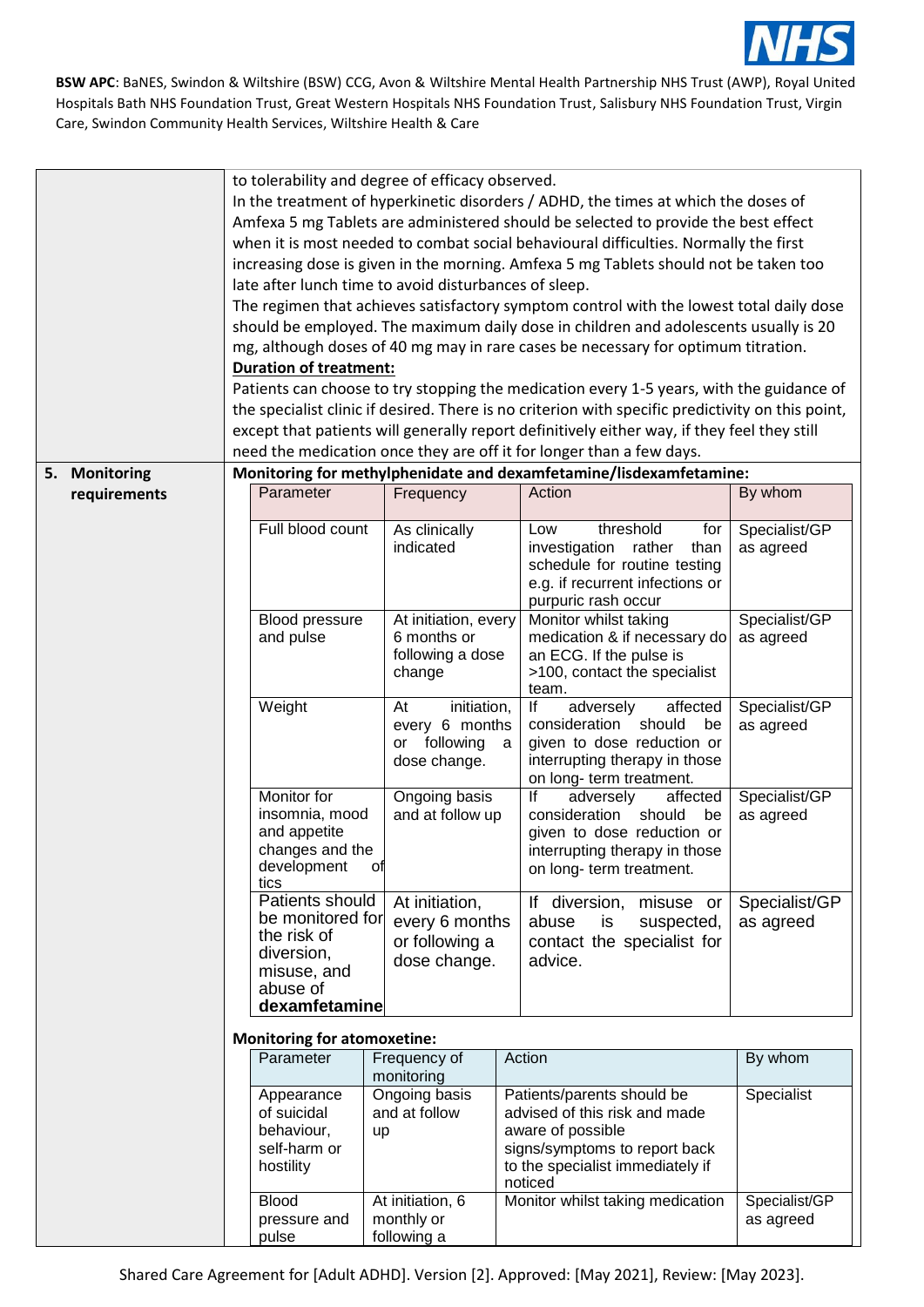

|                                                                     |                                                                                                                                                                                                 | dose change                                     |                                                                                         |               |  |  |
|---------------------------------------------------------------------|-------------------------------------------------------------------------------------------------------------------------------------------------------------------------------------------------|-------------------------------------------------|-----------------------------------------------------------------------------------------|---------------|--|--|
|                                                                     |                                                                                                                                                                                                 |                                                 |                                                                                         |               |  |  |
|                                                                     |                                                                                                                                                                                                 |                                                 |                                                                                         |               |  |  |
|                                                                     | Weight                                                                                                                                                                                          | At initiation, 6                                | If adversely affected                                                                   | Specialist/GP |  |  |
|                                                                     |                                                                                                                                                                                                 | monthly or                                      | consideration should be given to                                                        | as agreed     |  |  |
|                                                                     |                                                                                                                                                                                                 | following a                                     | dose reduction or interrupting                                                          |               |  |  |
|                                                                     |                                                                                                                                                                                                 | dose change                                     | therapy in those on long- term<br>treatment.                                            |               |  |  |
|                                                                     | LFTs                                                                                                                                                                                            | As clinically                                   | Atomoxetine should be                                                                   | Specialist/GP |  |  |
|                                                                     |                                                                                                                                                                                                 | indicated - If                                  | discontinued in patients with                                                           | as agreed     |  |  |
|                                                                     |                                                                                                                                                                                                 | physical                                        | jaundice or laboratory evidence                                                         |               |  |  |
|                                                                     |                                                                                                                                                                                                 | examination                                     | of liver injury, and should not be                                                      |               |  |  |
|                                                                     |                                                                                                                                                                                                 | reveals jaundice                                | restarted                                                                               |               |  |  |
|                                                                     |                                                                                                                                                                                                 | or other signs of<br>liver                      |                                                                                         |               |  |  |
|                                                                     |                                                                                                                                                                                                 | abnormalities                                   |                                                                                         |               |  |  |
|                                                                     |                                                                                                                                                                                                 |                                                 |                                                                                         |               |  |  |
|                                                                     |                                                                                                                                                                                                 |                                                 | If a person taking ADHD medication has sustained resting tachycardia (more than 120     |               |  |  |
|                                                                     |                                                                                                                                                                                                 |                                                 | beats per minute), arrhythmia or systolic blood pressure greater than the 95th          |               |  |  |
|                                                                     |                                                                                                                                                                                                 |                                                 | percentile (or a clinically significant increase) measured on 2 occasions, reduce their |               |  |  |
|                                                                     |                                                                                                                                                                                                 |                                                 | dose and refer them to a specialist (NICE NG87). Local specialists however recommend    |               |  |  |
|                                                                     |                                                                                                                                                                                                 |                                                 | that a threshold of 100 beats per minute is used to contact the specialist for advice.  |               |  |  |
| 6. Cautions and                                                     | <b>Cautions and contra-indications</b>                                                                                                                                                          |                                                 |                                                                                         |               |  |  |
| contraindications                                                   | Methylphenidate                                                                                                                                                                                 |                                                 |                                                                                         |               |  |  |
| Please note this does not replace                                   | $\bullet$                                                                                                                                                                                       |                                                 |                                                                                         |               |  |  |
| the Summary of Product                                              | Anxiety or agitation; severe depression, suicidal ideation; tics or a family history of<br>Tourette's syndrome; drug or alcohol dependence ; psychosis; hyperthyroidism;                        |                                                 |                                                                                         |               |  |  |
| Characteristics (SPC) and should<br>be read in conjunction with it. | cardiovascular disease; breast feeding.                                                                                                                                                         |                                                 |                                                                                         |               |  |  |
|                                                                     | Diagnosis or history of severe depression, anorexia nervosa or anorexic disorders,<br>$\bullet$                                                                                                 |                                                 |                                                                                         |               |  |  |
|                                                                     | suicidal tendencies, psychotic symptoms, mania, schizophrenia, severe mood                                                                                                                      |                                                 |                                                                                         |               |  |  |
|                                                                     | disorders, or psychopathic or borderline personality disorder.<br>Diagnosis or history of severe and episodic (type1) bipolar (affective) disorder that<br>$\bullet$<br>is not well-controlled. |                                                 |                                                                                         |               |  |  |
|                                                                     |                                                                                                                                                                                                 |                                                 |                                                                                         |               |  |  |
|                                                                     |                                                                                                                                                                                                 |                                                 |                                                                                         |               |  |  |
|                                                                     | $\bullet$                                                                                                                                                                                       |                                                 | Pre-existing cerebrovascular disorders - e.g cerebral aneurysm and vascular             |               |  |  |
|                                                                     |                                                                                                                                                                                                 |                                                 | abnormalities, including vasculitis or stroke. Unless specialist cardiac advice has     |               |  |  |
|                                                                     |                                                                                                                                                                                                 |                                                 | been obtained: in pre-existing cardiovascular disorders, including severe               |               |  |  |
|                                                                     |                                                                                                                                                                                                 |                                                 | hypertension, heart failure, arterial occlusive disease, angina, haemodynamically       |               |  |  |
|                                                                     | significant.                                                                                                                                                                                    |                                                 |                                                                                         |               |  |  |
|                                                                     | Congenital heart disease, cardiomyopathies, myocardial infarction, potentially life-                                                                                                            |                                                 |                                                                                         |               |  |  |
|                                                                     | threatening arrhythmias, and dysfunction of cardiac ion channels.                                                                                                                               |                                                 |                                                                                         |               |  |  |
|                                                                     | $\bullet$                                                                                                                                                                                       |                                                 | Misuse and cardiovascular events: Misuse of stimulants of the central nervous           |               |  |  |
|                                                                     |                                                                                                                                                                                                 |                                                 | system may be associated with sudden death and other serious cardiovascular             |               |  |  |
|                                                                     | adverse events.                                                                                                                                                                                 |                                                 |                                                                                         |               |  |  |
|                                                                     | Seizures: Methylphenidate may lower the convulsive threshold and should be<br>$\bullet$<br>used with caution in patients with epilepsy.                                                         |                                                 |                                                                                         |               |  |  |
|                                                                     |                                                                                                                                                                                                 |                                                 |                                                                                         |               |  |  |
|                                                                     | $\bullet$                                                                                                                                                                                       |                                                 | Concomitant use of monoamine oxidase inhibitors (MAOIs) or within 14 days after         |               |  |  |
|                                                                     |                                                                                                                                                                                                 | treatment (due to risk of hypertensive crisis). |                                                                                         |               |  |  |
|                                                                     |                                                                                                                                                                                                 |                                                 |                                                                                         |               |  |  |
|                                                                     | Lisdexamfetamine                                                                                                                                                                                |                                                 |                                                                                         |               |  |  |
|                                                                     |                                                                                                                                                                                                 |                                                 | As for methylphenidate above and hyperthyroidism or thyrotoxicosis, moderate to         |               |  |  |
|                                                                     | severe hypertension, glaucoma.                                                                                                                                                                  |                                                 |                                                                                         |               |  |  |
|                                                                     | Atomoxetine                                                                                                                                                                                     |                                                 |                                                                                         |               |  |  |
|                                                                     | $\bullet$                                                                                                                                                                                       |                                                 | Cardiovascular disease including hypertension and tachycardia; monitor growth in        |               |  |  |
|                                                                     |                                                                                                                                                                                                 |                                                 | children; QT interval prolongation (avoid concomitant administration of drugs that      |               |  |  |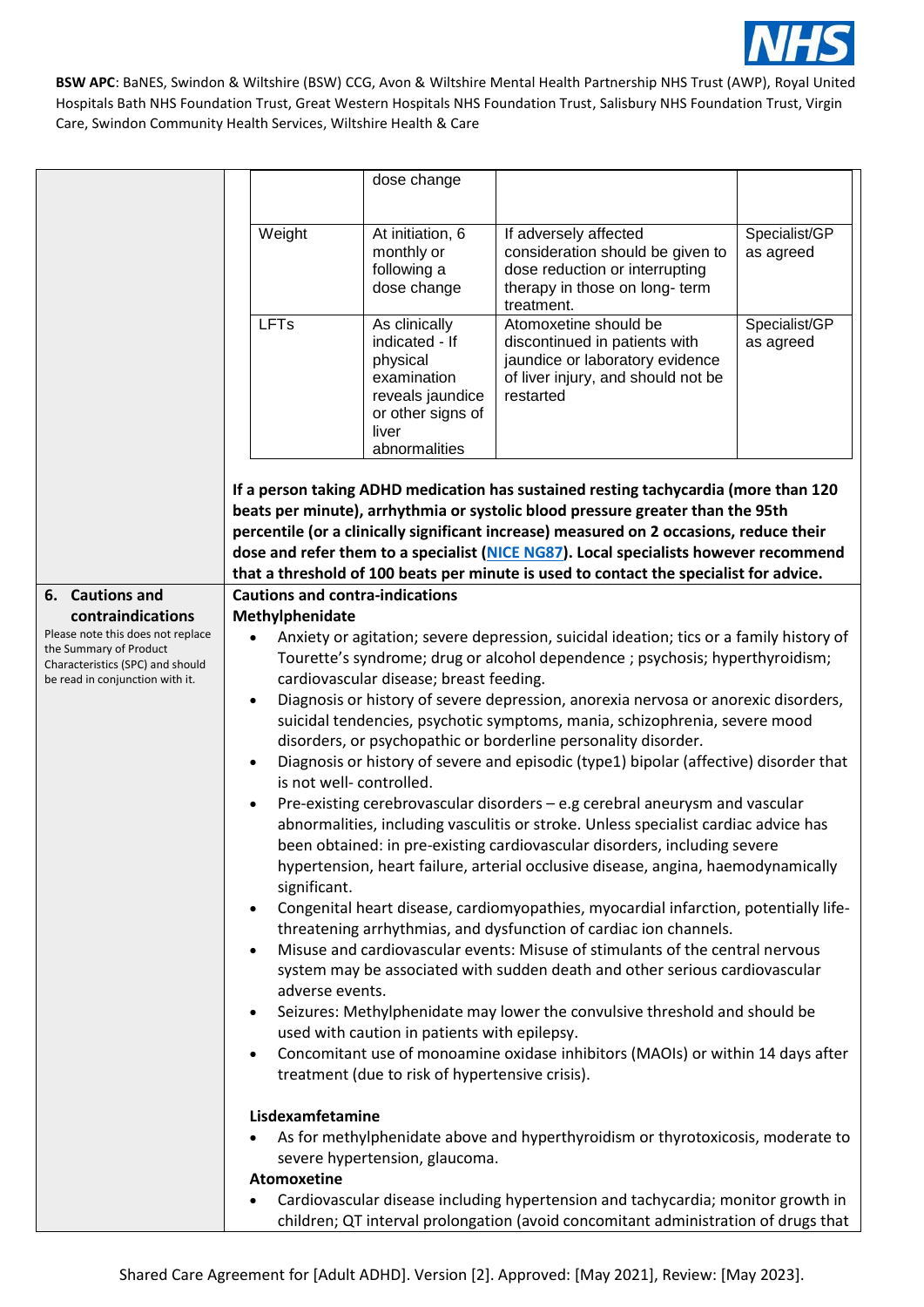

| prolong QT interval); history of seizures; susceptibility to angle-closure glaucoma;         |
|----------------------------------------------------------------------------------------------|
| hepatic impairment or hepatic disorders; pregnancy; breast-feeding. Seizures are a           |
| potential risk with atomoxetine and therefore it should be used with caution in              |
| patients with a history of seizure. Discontinuation of atomoxetine should be                 |
| considered in any patient developing seizure or if there is an increase in seizure           |
| frequency.                                                                                   |
| Reports of QT interval prolongation have been received in association with<br>$\bullet$      |
| atomoxetine. Therefore, it should be used with caution in those with congenital or           |
| acquired long QT or a family history of QT prolongation. This risk may be increased          |
| if atomoxetine is used concomitantly with other drugs that produce QT                        |
|                                                                                              |
| prolongation, drugs that can cause electrolyte disturbances and those that inhibit           |
| cytochrome P450 2D6 (may increase atomoxetine plasma levels).                                |
| Due to concerns about an increased risk of suicidal thoughts and behaviour,<br>$\bullet$     |
| patients should be monitored for signs of depression, suicidal thoughts or suicidal          |
| behaviour and referred for appropriate treatment if necessary. Patients and their            |
| carers should be informed about the risk and told to report clinical worsening,              |
| suicidal thoughts or behaviour, irritability, agitation, or depression.                      |
| There is a risk of rare, but sometimes severe, hepatic disorders. Atomoxetine<br>$\bullet$   |
| should be discontinued in patients with jaundice or laboratory evidence of liver             |
| injury, and should not be restarted. Patients and carers should be advised of the            |
| risk and be told how to recognise symptoms; prompt medical attention should be               |
| sought in case of abdominal pain, unexplained nausea, malaise, darkening of the              |
| urine or jaundice.                                                                           |
| Concomitant use of monoamine oxidase inhibitors (MAOIs) or within 14 days after<br>$\bullet$ |
| treatment (due to risk of hypertensive crisis).                                              |
| <b>Dexamfetamine</b>                                                                         |
| Known hypersensitivity to the active substance or any of the excipients<br>$\bullet$         |
| Known hypersensitivity to sympathomimetic amines<br>$\bullet$                                |
| Glaucoma<br>$\bullet$                                                                        |
| Phaeochromocytoma<br>$\bullet$                                                               |
| Symptomatic cardiovascular disease, structural cardiac abnormalities and/or<br>$\bullet$     |
| moderate or severe hypertension, heart failure, arterial occlusive disease, angina,          |
| haemodynamically significant congenital heart disease, cardiomyopathies,                     |
| myocardial infarction, potentially life-threatening arrhythmias and                          |
| channelopathies (disorders caused by the dysfunction of ion channels)                        |
| Advanced arteriosclerosis<br>$\bullet$                                                       |
| Concomitant use of monoamine oxidase inhibitors (MAOI) or within 14 days of<br>$\bullet$     |
| <b>MAOI</b> treatment                                                                        |
| Hyperthyroidism or thyrotoxicosis.<br>$\bullet$                                              |
| Severe depression, anorexia nervosa/anorexic disorders, suicidal ideation,<br>$\bullet$      |
| hyperexcitability, psychotic symptoms, severe and episodic (Type I) Bipolar                  |
| (affective) Disorder (that is not well-controlled), schizophrenia,                           |
| psychopathic/borderline personality disorder                                                 |
| Gilles de la Tourette syndrome or similar dystonias.<br>$\bullet$                            |
| Cerebrovascular disorders (cerebral aneurysm, vascular abnormalities including<br>$\bullet$  |
| vasculitis or stroke)                                                                        |
| Porphyria<br>$\bullet$                                                                       |
| History of drug abuse or alcohol abuse<br>$\bullet$                                          |
|                                                                                              |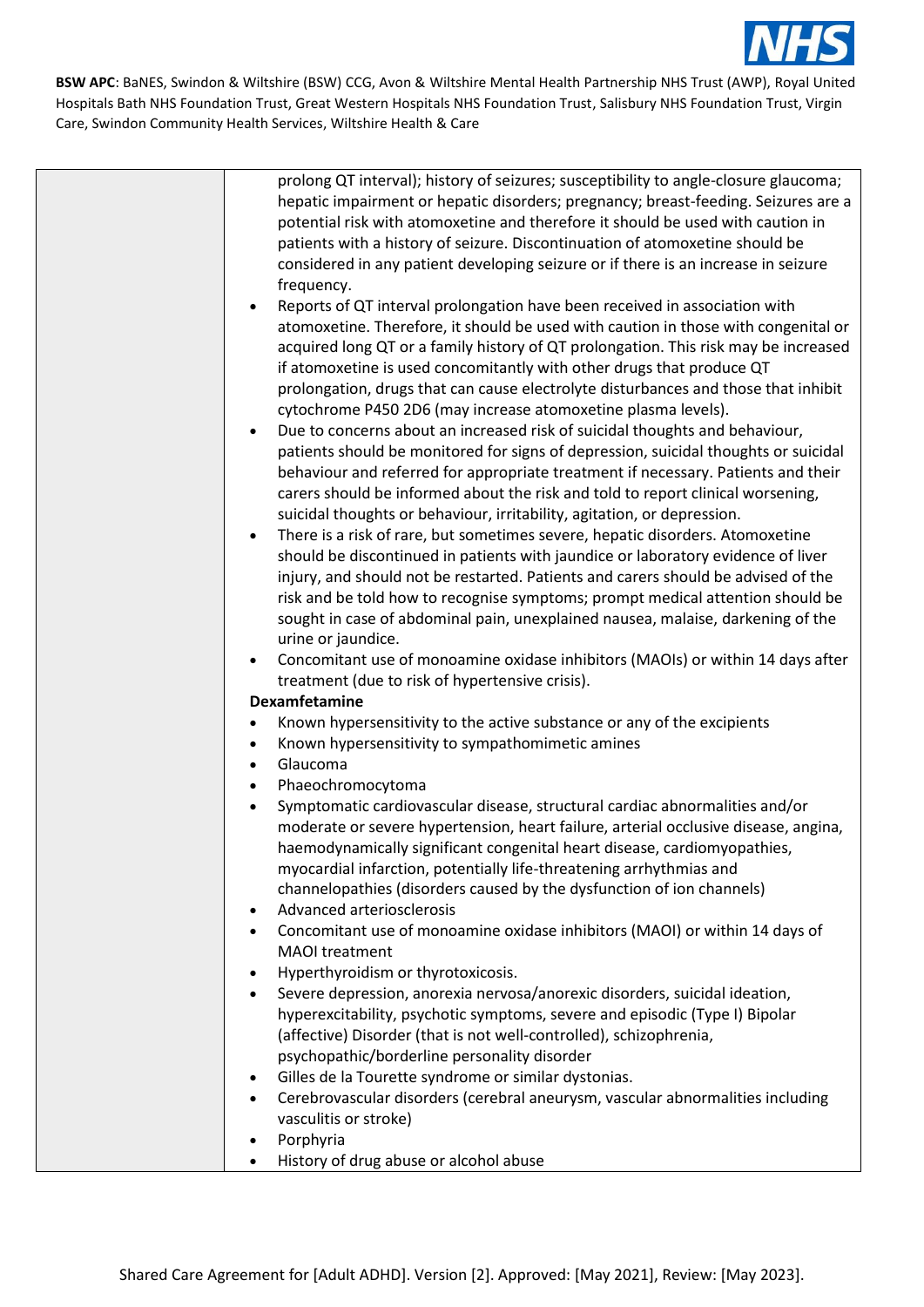

| 7. Significant medicine                                | • Please consult the relevant SPC or the BNF for relevant information concerning drug              |
|--------------------------------------------------------|----------------------------------------------------------------------------------------------------|
| and food                                               | interactions. Issues to note are:-                                                                 |
| interactions and                                       | Atomoxetine                                                                                        |
| management                                             | Undergoes biotransformation primarily through the cytochrome P450 2D6. Caution in<br>٠             |
| For a comprehensive list, consult                      | CYP2D6 inhibitors such as fluoxetine, paroxetine, quinidine and terbinafine.                       |
| the BNF or Summary of Product<br>Characteristics (SPC) | Methylphenidate and dexamfetamine/lisdexamfetamine<br>$\bullet$                                    |
|                                                        | Contraindicated in patients treated with an MAOI, caution when administering with                  |
|                                                        | dopaminergic drugs (such as antipsychotics).                                                       |
|                                                        | CNS effects of methylphenidate & lisdexamfetamine possibly enhanced by alcohol.                    |
|                                                        | Anti-hypertensives: Lisdexamfetamine may reduce the effect of antihypertensives.                   |
| 8. Adverse effects and                                 | <b>Adverse Effect</b>                                                                              |
| management                                             | Methylphenidate<br>$\bullet$                                                                       |
| Include details of incidence,                          | Very common (≥1/10): Headache (usually transient. If it persists, consider stopping                |
| identification, importance and                         | treatment and seek advice), insomnia (may be transient, refer back to specialist if it             |
| management.                                            | persists), nervousness                                                                             |
|                                                        | Common ( $\geq$ 1/100 to $\geq$ 1/10): Nasopharyngitis, tic, aggression, anxiety, affect lability, |
|                                                        | mood swings, depressed mood, dizziness, cough, pharyngo-laryngeal pain, abdominal                  |
|                                                        | pain, vomiting, nausea, diarrhoea, stomach discomfort (seek advice if this persists),              |
|                                                        | irritability, pyrexia, decreased weight and appetite (usually transient, try taking                |
|                                                        | medication after meals to improve appetite). Growth retardation during prolonged                   |
|                                                        | use and changes in blood pressure and heart rate (usually an increase). If the pulse is            |
|                                                        | >100, contact the specialist team. Erectile dysfunction (contact specialist team for               |
|                                                        | advice).                                                                                           |
|                                                        | Lisdexamfetamine                                                                                   |
|                                                        |                                                                                                    |
|                                                        | • Very common ( $\geq 1/10$ ): Decreased appetite (usually transient, weight loss is rare in       |
|                                                        | adults), insomnia (usually transient. If it persists, consider stopping treatment and              |
|                                                        | seek advice), headache (usually transient. If it persists, consider stopping treatment             |
|                                                        | and seek advice), dry mouth.                                                                       |
|                                                        | Common (≥1/100 to ≥1/10): Agitation, anxiety, tics, aggression, tremor, dizziness,                 |
|                                                        | somnolence, tachycardia, hypertension, palpitations, diarrhoea, constipation, nausea,              |
|                                                        | vomiting, irritability, libido reduced, erectile dysfunction, fatigue, dyspnoea.                   |
|                                                        | Very Rare (< 1/10,000): Neuroleptic Malignant syndrome - Stop drug and refer. This                 |
|                                                        | can be characterised by: hyperthermia, fluctuating conscious level, muscular rigidity,             |
|                                                        | autonomic dysfunction with pallor, tachycardia, labile blood pressure and urinary                  |
|                                                        | incontinence, Leucopaenia, thrombocytopenia and anaemia - Refer to specialist team                 |
|                                                        | drug may need to be stopped.                                                                       |
|                                                        | Effects on ability to drive and use machines:                                                      |
|                                                        | Methylphenidate and lisdexamfetamine can cause dizziness, drowsiness and visual                    |
|                                                        | disturbances including difficulties with accommodation, diplopia and blurred vision. It            |
|                                                        | may have a moderate influence on the ability to drive and use machines. Patients                   |
|                                                        | should be warned of these possible effects and advised that if affected, they should               |
|                                                        | avoid potentially hazardous activities such as driving or operating machinery.                     |
|                                                        | This medicine can impair cognitive function and can affect a patient's ability to drive            |
|                                                        | safely. This class of medicine is in the list of drugs included in regulations under 5a of         |
|                                                        | the Road Traffic Act 1988. When prescribing this medicine, patients should be told:                |
|                                                        | The medicine is likely to affect your ability to drive                                             |
|                                                        | Do not drive until you know how the medicine affects you                                           |
|                                                        | It is an offence to drive while under the influence of this medicine                               |
|                                                        | However, you would not be committing an offence (called 'statutory defence') if:                   |
|                                                        | The medicine has been prescribed to treat a medical or dental problem and                          |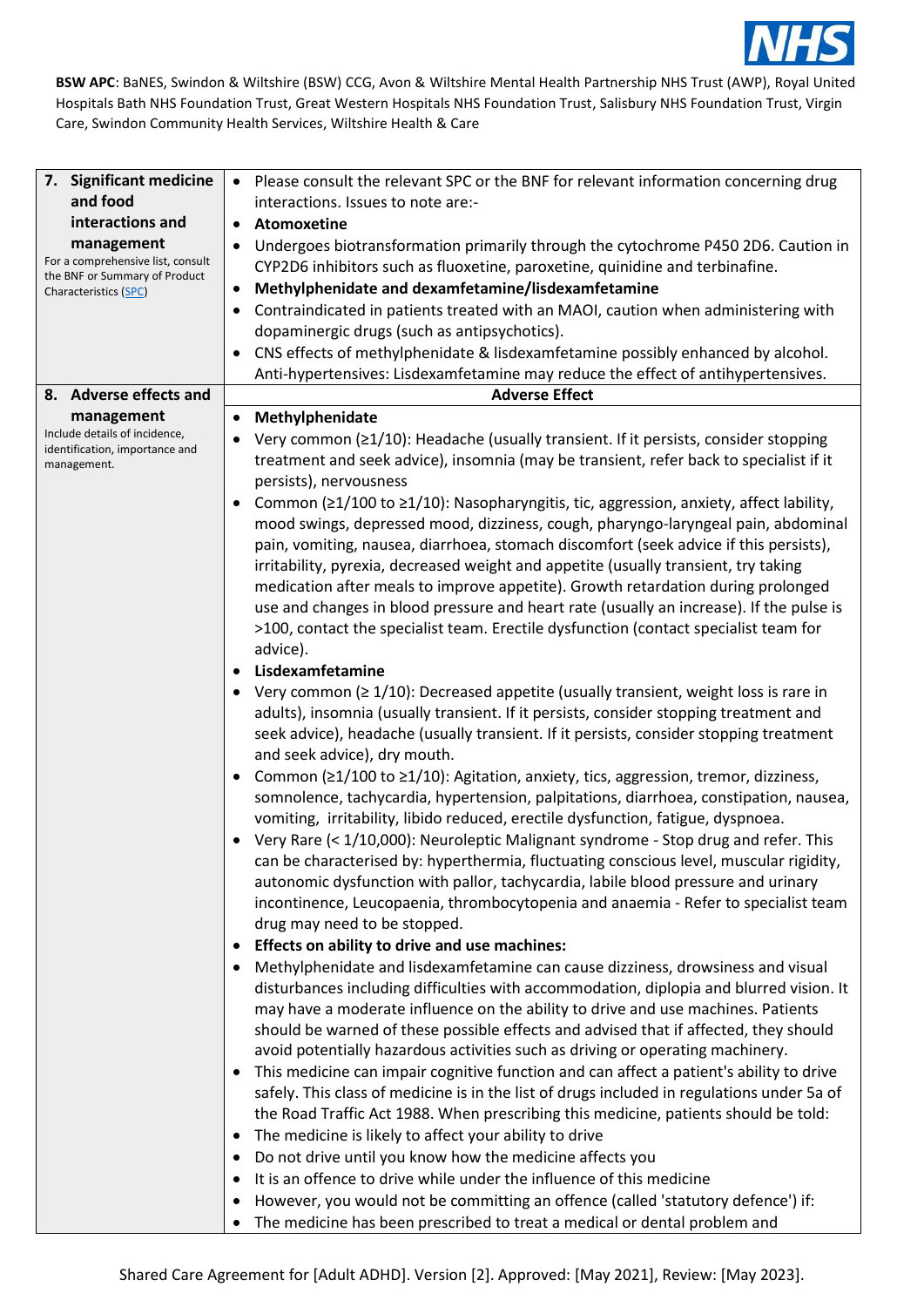

|                                                                                                                                                                                                                                                                                                                        | • You have taken it according to the instructions given by the prescriber and in the                                                                                                                                                                                                                                                                                                                                                                                                                                                                                                                                                                                                                                                                                                                                                                                                                                                                                                                                                                                                                                                                                                                                                                                                                                                        |                                                                                                                                                                                                                                                                                                                                                        |  |  |  |
|------------------------------------------------------------------------------------------------------------------------------------------------------------------------------------------------------------------------------------------------------------------------------------------------------------------------|---------------------------------------------------------------------------------------------------------------------------------------------------------------------------------------------------------------------------------------------------------------------------------------------------------------------------------------------------------------------------------------------------------------------------------------------------------------------------------------------------------------------------------------------------------------------------------------------------------------------------------------------------------------------------------------------------------------------------------------------------------------------------------------------------------------------------------------------------------------------------------------------------------------------------------------------------------------------------------------------------------------------------------------------------------------------------------------------------------------------------------------------------------------------------------------------------------------------------------------------------------------------------------------------------------------------------------------------|--------------------------------------------------------------------------------------------------------------------------------------------------------------------------------------------------------------------------------------------------------------------------------------------------------------------------------------------------------|--|--|--|
|                                                                                                                                                                                                                                                                                                                        | information provided with the medicine and                                                                                                                                                                                                                                                                                                                                                                                                                                                                                                                                                                                                                                                                                                                                                                                                                                                                                                                                                                                                                                                                                                                                                                                                                                                                                                  |                                                                                                                                                                                                                                                                                                                                                        |  |  |  |
|                                                                                                                                                                                                                                                                                                                        | • It was not affecting your ability to drive safely.                                                                                                                                                                                                                                                                                                                                                                                                                                                                                                                                                                                                                                                                                                                                                                                                                                                                                                                                                                                                                                                                                                                                                                                                                                                                                        |                                                                                                                                                                                                                                                                                                                                                        |  |  |  |
|                                                                                                                                                                                                                                                                                                                        | • Atomoxetine                                                                                                                                                                                                                                                                                                                                                                                                                                                                                                                                                                                                                                                                                                                                                                                                                                                                                                                                                                                                                                                                                                                                                                                                                                                                                                                               |                                                                                                                                                                                                                                                                                                                                                        |  |  |  |
|                                                                                                                                                                                                                                                                                                                        | • Increase in pulse and BP: Patients may experience a modest increase in pulse (mean<br><10 bpm) and/or increase in blood pressure (mean <5 mmHg). In most cases these<br>are not clinically important. Due to potential for additive pharmacological effects,<br>caution is advised in patients with hypertension, tachycardia, cardiovascular or<br>cerebrovascular disease.                                                                                                                                                                                                                                                                                                                                                                                                                                                                                                                                                                                                                                                                                                                                                                                                                                                                                                                                                              |                                                                                                                                                                                                                                                                                                                                                        |  |  |  |
|                                                                                                                                                                                                                                                                                                                        | transient.                                                                                                                                                                                                                                                                                                                                                                                                                                                                                                                                                                                                                                                                                                                                                                                                                                                                                                                                                                                                                                                                                                                                                                                                                                                                                                                                  | • Very common $\leq 1/10$ : decreased appetite, headache, somnolence, abdominal pain,<br>vomiting, nausea, blood pressure and heart rate increased. GI disturbance is usually                                                                                                                                                                          |  |  |  |
|                                                                                                                                                                                                                                                                                                                        |                                                                                                                                                                                                                                                                                                                                                                                                                                                                                                                                                                                                                                                                                                                                                                                                                                                                                                                                                                                                                                                                                                                                                                                                                                                                                                                                             | • Common ( $\geq 1/100$ to $\geq 1/10$ ): Anorexia, irritability, mood swings, insomnia, agitation,<br>anxiety and depression, tics, dizziness, mydriasis, constipation, dyspepsia, rash,<br>fatigue, lethargy, weight decreased, decreased libido, erectile or ejaculatory disorder,<br>dysmenorrhoea or menstrual irregularities, hot flushes, rash. |  |  |  |
|                                                                                                                                                                                                                                                                                                                        | • Suicidal ideation is a rare side-effect which has been reported.                                                                                                                                                                                                                                                                                                                                                                                                                                                                                                                                                                                                                                                                                                                                                                                                                                                                                                                                                                                                                                                                                                                                                                                                                                                                          |                                                                                                                                                                                                                                                                                                                                                        |  |  |  |
|                                                                                                                                                                                                                                                                                                                        |                                                                                                                                                                                                                                                                                                                                                                                                                                                                                                                                                                                                                                                                                                                                                                                                                                                                                                                                                                                                                                                                                                                                                                                                                                                                                                                                             |                                                                                                                                                                                                                                                                                                                                                        |  |  |  |
|                                                                                                                                                                                                                                                                                                                        | • Effects on ability to drive and use machines:<br>• Data on the effects on the ability to drive and use machines are limited. Atomoxetine<br>has a minor influence on the ability to drive and use machines. Atomoxetine has been<br>associated with increased rates of fatigue, somnolence, and dizziness relative to<br>placebo. Patients should be advised to use caution when driving a car or operating<br>hazardous machinery until they are reasonably certain that their performance is not<br>affected by atomoxetine.<br>• Dexamfetamine<br>• Very common ( $\geq 1/10$ ): Decreased appetite, reduced weight gain and weight loss<br>during prolonged use in children, Insomnia, nervousness<br>• Common ( $\geq 1/100$ to $\geq 1/10$ ): Arrhythmia, palpitations, tachycardia, Abdominal pain<br>and cramps, nausea, vomiting, dry mouth, Changes in blood pressure and heart rate<br>(usually increases), Arthralgia, Vertigo, dyskinesia, headache, hyperactivity, Abnormal<br>behaviour, aggression, excitation, anorexia, anxiety, depression, irritability.<br>• Cessation of, or reduction in amfetamine use that has been heavy and prolonged can<br>result in withdrawal symptoms. Symptoms include dysphoric mood, fatigue, vivid and<br>unpleasant dreams, insomnia or hypersomnia, increased appetite, psychomotor |                                                                                                                                                                                                                                                                                                                                                        |  |  |  |
|                                                                                                                                                                                                                                                                                                                        |                                                                                                                                                                                                                                                                                                                                                                                                                                                                                                                                                                                                                                                                                                                                                                                                                                                                                                                                                                                                                                                                                                                                                                                                                                                                                                                                             |                                                                                                                                                                                                                                                                                                                                                        |  |  |  |
| 9. Pregnancy and<br>breast feeding<br>It is the responsibility of the<br>specialist to provide advice on<br>the need for contraception to<br>male and female patients on<br>initiation and at each review but<br>the ongoing responsibility for<br>providing this advice rests with<br>both the GP and the specialist. | <b>Pregnancy and Lactation</b><br>Females of child-bearing potential (females post-menarche) should use effective<br>contraception. Please take expert advice if dealing with patient groups likely to be<br>affected by pregnancy and lactation.                                                                                                                                                                                                                                                                                                                                                                                                                                                                                                                                                                                                                                                                                                                                                                                                                                                                                                                                                                                                                                                                                           |                                                                                                                                                                                                                                                                                                                                                        |  |  |  |
| 10. Specialist contact                                                                                                                                                                                                                                                                                                 |                                                                                                                                                                                                                                                                                                                                                                                                                                                                                                                                                                                                                                                                                                                                                                                                                                                                                                                                                                                                                                                                                                                                                                                                                                                                                                                                             |                                                                                                                                                                                                                                                                                                                                                        |  |  |  |
| information                                                                                                                                                                                                                                                                                                            | <b>Contact details</b>                                                                                                                                                                                                                                                                                                                                                                                                                                                                                                                                                                                                                                                                                                                                                                                                                                                                                                                                                                                                                                                                                                                                                                                                                                                                                                                      | Telephone number/e-mail                                                                                                                                                                                                                                                                                                                                |  |  |  |
|                                                                                                                                                                                                                                                                                                                        | Dr Dietmar Hank, Consultant                                                                                                                                                                                                                                                                                                                                                                                                                                                                                                                                                                                                                                                                                                                                                                                                                                                                                                                                                                                                                                                                                                                                                                                                                                                                                                                 | 01275 796262                                                                                                                                                                                                                                                                                                                                           |  |  |  |
|                                                                                                                                                                                                                                                                                                                        | Psychiatrist, AWP Adult ADHD clinic,<br>Petherton Resource Centre,                                                                                                                                                                                                                                                                                                                                                                                                                                                                                                                                                                                                                                                                                                                                                                                                                                                                                                                                                                                                                                                                                                                                                                                                                                                                          | Awp.specialisedADHDservices@nhs.net                                                                                                                                                                                                                                                                                                                    |  |  |  |
|                                                                                                                                                                                                                                                                                                                        | Hengrove, Bristol, BS914 9BP                                                                                                                                                                                                                                                                                                                                                                                                                                                                                                                                                                                                                                                                                                                                                                                                                                                                                                                                                                                                                                                                                                                                                                                                                                                                                                                |                                                                                                                                                                                                                                                                                                                                                        |  |  |  |
|                                                                                                                                                                                                                                                                                                                        | Tania Thomas, RMN, Independent                                                                                                                                                                                                                                                                                                                                                                                                                                                                                                                                                                                                                                                                                                                                                                                                                                                                                                                                                                                                                                                                                                                                                                                                                                                                                                              |                                                                                                                                                                                                                                                                                                                                                        |  |  |  |
|                                                                                                                                                                                                                                                                                                                        |                                                                                                                                                                                                                                                                                                                                                                                                                                                                                                                                                                                                                                                                                                                                                                                                                                                                                                                                                                                                                                                                                                                                                                                                                                                                                                                                             |                                                                                                                                                                                                                                                                                                                                                        |  |  |  |